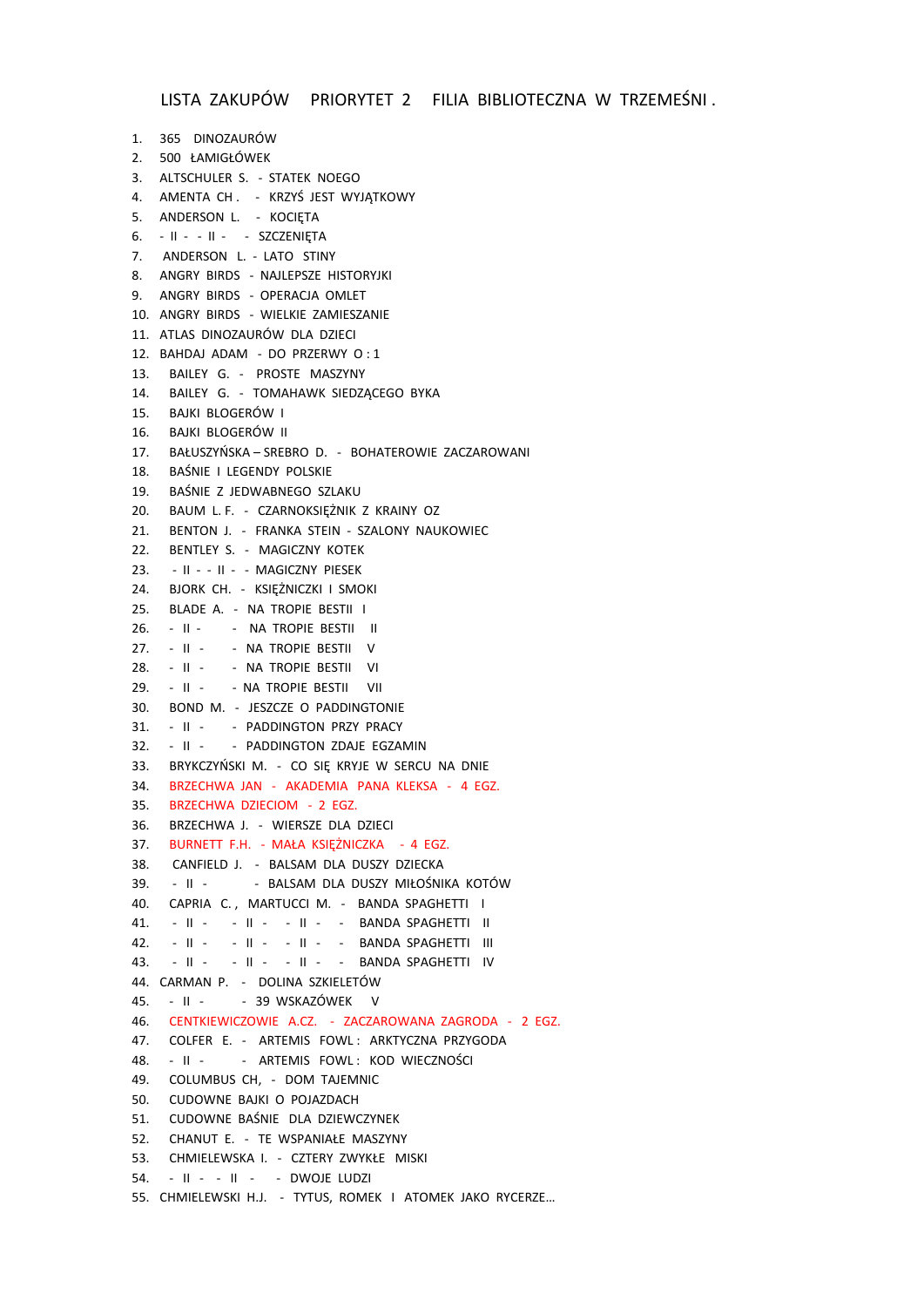56. - II - - II - - TYTUS, ROMEK I ATOMEK W ODSIECZY WIEDEŃSKIEJ 57. CHOTOMSKA W. - PAN MOTOREK 58. CZARKOWSKA I - BAJKI O DINOZAYRACH 59. COLLODI C. - PINOKIO - 4 EGZ. 60. DELAHAYE G. - MARTYNKA TWOJA PRZYJACIÓŁKA 61. DINOZAURY I ZWIERZĘTA PREHISTORYCZNE 62. DINOZAURY - KSIAŻKA Z SZABLONAMI 63. EZOP - CUDOWNE BAJKI 64. FABISIŃSKA L. - BEZSENNIK : ANDRZEJKOWA PRZEPOWIEDNIA 65. - II - - II - - BEZSENNIK :MIŁOŚĆ CZEKA ZA ROGIEM 66. - II - - II - - BEZSENNIK : WSZYSTKIEGO NAJLEPSZEGO 67. - II - - II - - KLINIKA POD BOLIŁAPKĄ : JEŻYNKA NIE … 68. - II - - II - - KLINIKA POD BOLIŁAPKĄ : MUSZKA , KTÓRA NIE … 69. - II - - II - - KLINIKA POD BOLIŁAPKĄ : PIERROTA BOLĄ KOPYTKA 70. - II - - II - - PODWODNE MIASTO : SKRZYNIA PIRATÓW 71. FIEDLER A. - DYWIZJON 303 72. FINEASZ FERB 73. FLANAGAN J. - DRUŻYNA I 74. - II - - ZWIADOWCY I 75. - II - - ZWIADOWCY III 76. - II - - ZWIADOWCY IX 77. FUNKE C. - POTILLA 78. - II - - KRÓL ZŁODZIEI 79. - II - - RYCERZ WIDMO 80. - ii - - SMOCZY JEŻDZIEC 81. - II - - RECKLESS : KAMIENNE CIAŁO 82. - II - - RECKLESS : NIEUSTRASZONY 83. GARDER J. - PRZEPOWIEDNIA DŻOKERA 84. - II - - ŚWIAT ZOFII 85. GAWRYLUK B. - DWA DOMY 86. GELLNER D. - WALIZKA CZARODZIEJA 87. GELSEY J. - SCOOBY DOO - AKTA SPRAWY 88. - II - - SCOOBY DOO - KOSMICZNE PRZYGODY 89. - II - - SCOOBY DOO - KOSZMARNY MECZ 90. - II - - SCOOBY DOO - SZALEJĄCY WIKING 91. GIGANT I - ZIMA W DOLINIE TROLLI 92. GIGANT II - WYJĄTKOWO ZIMNY LUTY 93. GIGANT III - STARA PUŁAPKA 94. GIGANT IV - KAPITAN NIELOT 95. GIGANT VIII - PRZECIWSŁONECZNY PATROL 96. GIGANT X - DZIEŃ ZBIRA 97. GIGANT XI - ŚMIESZNE WIDMO 98. GIGANT XII - WŁADCA PIERŚCIONKA 99. GIL C. , GALI M. - NAZYWAM SIĘ MATKA TERESA Z KALKUTY 100. GRABOWSKI J. - CZARNA OWIECZKA - 5 EGZ. 101. GRABOWSKI J. - PUC, BURSZTYN I GOŚCIE - 4 EGZ. 102. GRAYSON D. - BATMAN : ZBRODNIA NAŚLADOWCZA 103. GROŹNE DINOZAURY I ZWIERZĘTA … 104. HAJDA A. - WYSZUKIWARKA SZCZĘŚCIA 105. HERMAN G. - SCOOBY DOO : DUCH W OGRÓDKU 106. HOF M. - MAŁA SZANSA 107. HOFFMAN E.T.A. - DZIADEK DO ORZECHÓW 108. INNOCENTI R. - CZERWONY KAPTUREK W WIELKIM MIEŚCIE 109. JACHOWICZ ST. - KRUK I CZARNY ŁABEDŹ 110. JAGIEŁŁO J. - PAMIĘTNIK CZACHY 111. JANCZARSKI CZ. - MIŚ USZATEK - 2 EGZ 112. JAWORCZAKOWA M. - OTO JEST KASIA - 5 EGZ.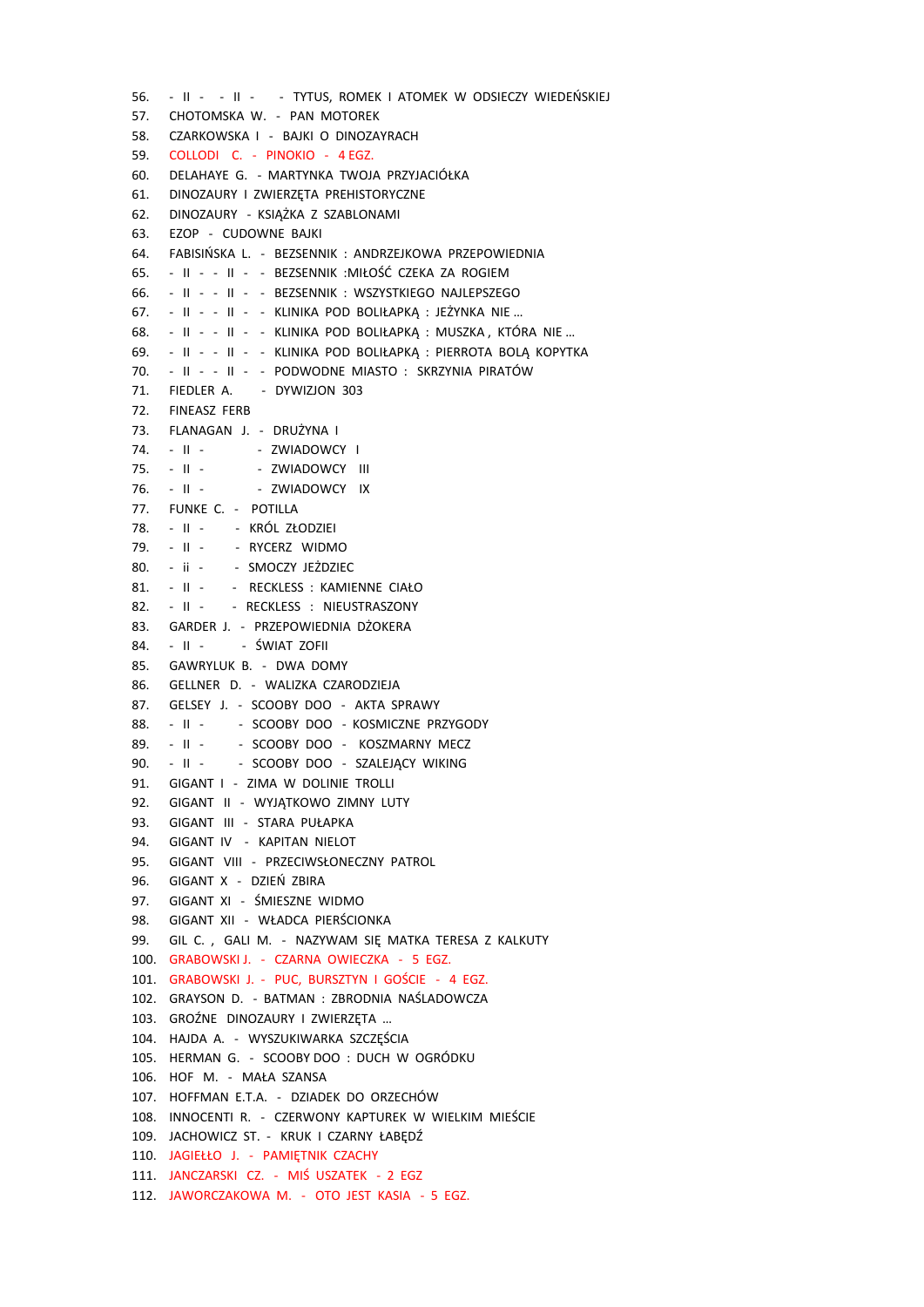113. JĘDRASZEKI. - POZNAJEMY POJAZDY - TRAKTOR 114. JONES A.F. - PODZIELONE KRÓLESTWO I 115. - II - - PODZIELONE KRÓLESTWO II 116. - II - - PODZIELONE KRÓLESTWO III 117. - II - - PODZIELONE KRÓLESTWO IV 118. JONES L.A. - FABRYKA STRACHU 119. JURGIELEWICZOWA I. - TEN OBCY 120. KASDEPKE G. - DO TRZECH ODLICZ- ZABAWY MATEMATYCZNE 121. - II - - KACPER Z SZUFLADY 122. - II - - KTO ZAMAWIAŁ KOSZMARNĄ PRZYGODĘ ? 123. - II - - NIESFORNY ALFABET 124. - II - - SERCE I INNE PODROBY 125. KINNEY J. - DZIENNIK CWANIACZKA I 126. - II - - DZIENNIK CWANIACZKA III 127. - II - - DZIENNIK CWANIACZKA IV 128. - II - - DZIENNIK CWANIACZKA V 129. - II - - DZIENNIK CWANIACZKA VI 130. KIPLING R. - KSIĘGA DŻUNGLI 131. KNISTER - CZARODZIEJKA LILI WŚRÓD PIRATÓW 132. KORCZAKOWSKA J. - SPOTKANIE NAD MORZEM - 5 EGZ. 133. KORMAN G. - 39 WSKAZÓWEK - FAŁSZYWA NUTA 134. KORZENIOWSKI J.I. - CHŁOPCY Z ZIELONYCH STAWÓW 135. KOSIK R. - FELIX, NET I NIKA VIII 136. - II - - FELIX, NET I NIKA XII 137. - II - - KUBA I AMELIA - GODZINA DUCHÓW 138. KRUCZEK T. - CUDA JEZUSA 139. KRUGER M. - KAROLCIA - 4 EGZ. 140. KULIK T. - IMPERIUM WIELKIEGO KOTA 141. KUSZTELSKI B. - NAZYWAM SIĘ MIKOŁAJ KOPERNIK 142. LANE A. - MŁODY SHERLOCK HOLMES - LODOWE OSTRZE 143. LANG J. - REKSIO BAWI I UCZY 144. LEGENDY CHRZEŚCIJAŃSKIE 145. LEGENDY POLSKIE I INNE BAŚNIE 146. LEITH P. - JINNY Z FINMORY I 147. - II - - JINNY Z FINMORY II 148. - II - - JINNY Z FINMORY III 149. - II - - JINNY Z FINMORY IV 150. - II - - JINNY Z FINMORY V 151. LERANGIS P. - 39 WSKAZÓWEK - ZŁODZIEJ MIECZA 152. LEWIS C.S. - OPOWIEŚCI Z NARNII - LEW, CZAROWNICA I STARA SZAFA - 2 EGZ. 153. LINDGREN A. - ACH , TEN EMIL ! 154. - II - - BRACIA LWIE SERCE - 2 EGZ. 155. - II - - BRACISZEK I KARLSSON Z DACHU 156. - II - - LATAJĄCY SZPIEG CZY KARLSSON Z DACHU 157. - II - - DZIECI Z BULLERBYN - 5 EGZ. 158. - II - - - EMIL ZE SMALANDII 159. LINDO E. - MATEUSZEK 160. - II - - MATEUSZEK I KŁOPOTY 161. - II - - MATEUSZEK I TAJEMNE SPRAWKI 162. LJUNGQVIST S. - MIRA I POTWORY II 163. - II - - MIRA I POTWORY III 164. LOFTING H. - DOKTOR DOLITTLE I TAJEMNICZE JEZIORO 165. - II - - NAJWIĘKSZA PODRÓŻ DOKTORA … 166. - II - - ZOO DOKTORA … 167. LONDON J. - BIAŁY KIEŁ 168. LLUCH E. - DZIAD Z WORKIEM 169. MACDONALD A. - RADEK SZKARADEK - BŁOTO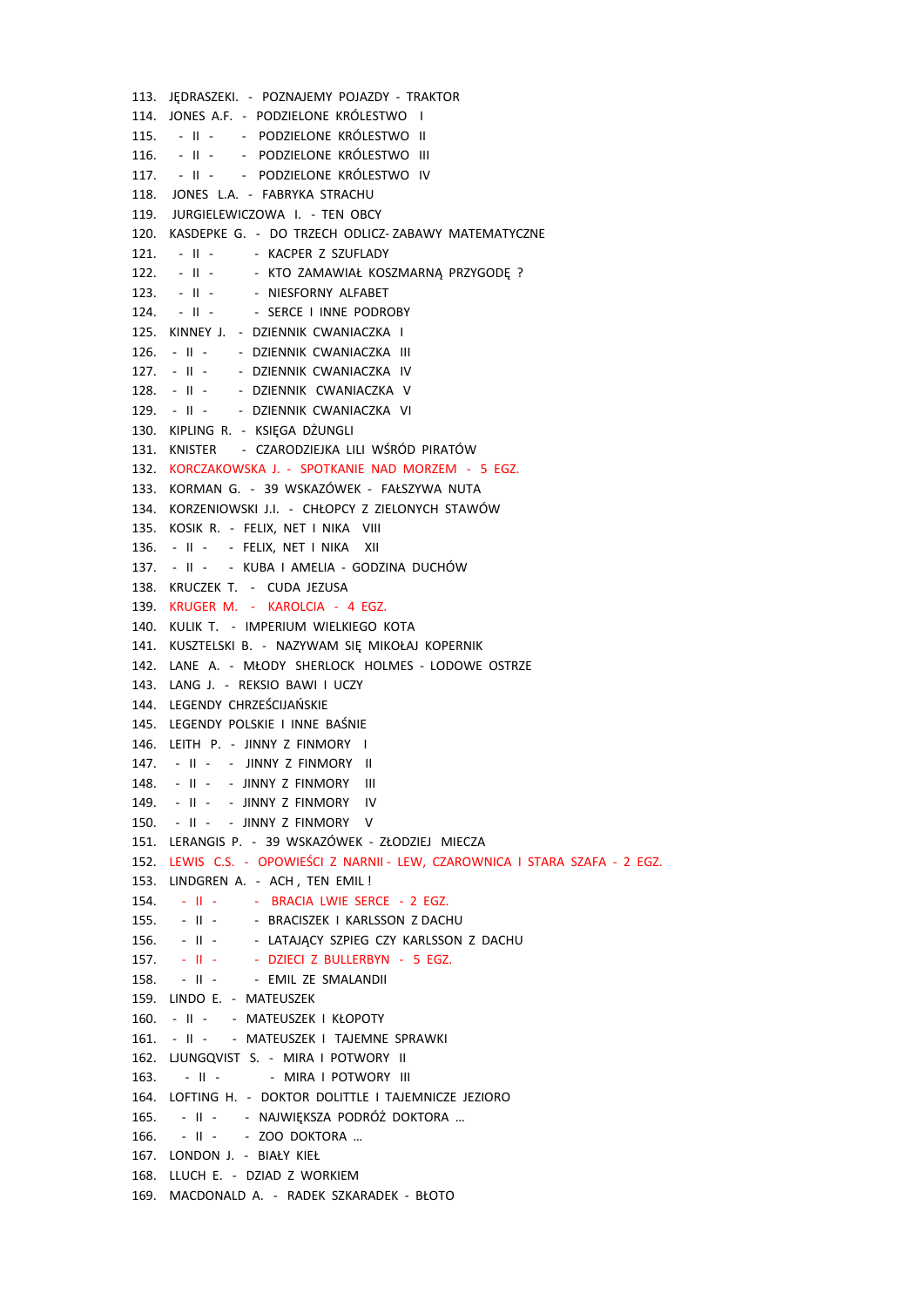170. - II - - RADEK SZKARADEK - FUJ 171. - II - - - RADEK SZKARADEK - ROBALE 172. - II - - - RADEK SZKARADEK - SMARKI 173. - II - - - RADEK SZKARADEK - ŚWIĘTA 174. MAĆKOWIAK A. - WIELKA KSIĘGA ZAGADEK 175. MAKUSZYŃSKI K. - SZATAN Z VII KLASY - 4 EGZ. TW. 176. MAKUSZYŃSKI K. - SZATAN Z SIÓDMEJ KLASY - 4 EGZ. BROSZ. 177. MALESZKA A. - MAGICZNE DRZEWO - CZERWONE KRZESŁO 178. MALONE M. - PIRACKA MONETA - PRZYGODA W 68 POKOJACH 179. MAŁA PRACOWITA KOPARKA 180. MARRIOTT Z. - KRÓLESTWO ŁABĘDZI 181. MARTI M. - NAZYWAM SIĘ WOLFGANG AMADEUSZ MOZART 182. MARTIN G.R.R. - LODOWY SMOK 183. MARTYNKA I CZTERY PORY ROKU 184. MARTYNKA I GWIAZDKA 185. MARTYNKA OPOWIADA HISTORYJKI O ZWIERZĘTACH 186. MC KAIN K. - MOJA PRAWIE SIOSTRA 187. MIELECH A. - EMI I TAJNY KLUB… II 188. - II - - EMI I TAJNY KLUB... III 189. MIŁOBĘDZKA K. - NA WYSOKIEJ GÓRZE 190. MINASOWICZ K. - ZIMA , KTÓREJ NIE BYŁO 191. MIZIELIŃSCY A i D - MAPY - OBRAZKOWA PODRÓŻ … 192. MOLENDA N. - ANARION I 193. - II - - ANARION - UTRACONA PRZESZŁOŚĆ II 194. MOLICKA M . - BAJKI TERAPEUTYCZNE I 195. - II - - BAJKI TERAPEUTYCZNE II 196. - II - - BAJKOTERAPIA 197. MOLNAR F. - CHŁOPCY Z PLACU BRONI 198. MONTGOMERY L.M. - ANIA NA UNIWERSYTECIE 199. MONTGOMERY L.M. - ANIA Z ZIELONEGO WZGÓRZA - 3 EGZ. 200. - II - - II - - ANIA Z AVONLEA 201. - II - - II - - - ANIA ZE ZŁOTEGO BRZEGU 202. - II - - II - - WYMARZONY DOM ANI 203. MORTKA M. - DROGA POD PĘKNIĘTYM NIEBEM 204. - II - - OSTATNI RYCERZ 205. - II - - ZAGUBIENI - INWAZJA I 206. - II - - ZAGUBIENI - ZWIAD II 207. MUL B. - BAŚNIOBÓR I 208. MUSIEROWICZ M. - BRULION BEBE B. 209. - II - - CZARNA POLEWKA 210. - II - - DZIECKO PIATKU 211. - II - - KALAMBURKA 212. - II - - KŁAMCZUCHA 213. - II - - IDA SIERPNIOWA 214. - II - - - IMIENINY 215. - II - - MAŁOMÓWNY I RODZINA - 4 EGZ.  $216.$  - II - - - OPIUM W ROSOLE - 4 EGZ. 217. - II - - - PULPECJA 218. - II - - SZÓSTA KLEPKA 219. - II - - ŻABA 220. MULLER D. - NA STADIONIE 221. NIEMYCKI M. - DZIEWCZYNKA , KTÓRA NIE WIEDZIAŁA KIM JEST 222. - II - - DEMONICZNY DAMIANEK I 223. - II - - INTERCYNA 224. - II - - POLICJANCI I ZŁODZIEJE 225. - II - - TAJEMNICA RODZI KŁOPOTY 226. - II - - ZUZIA I TAJEMNICA ZŁOTEGO ...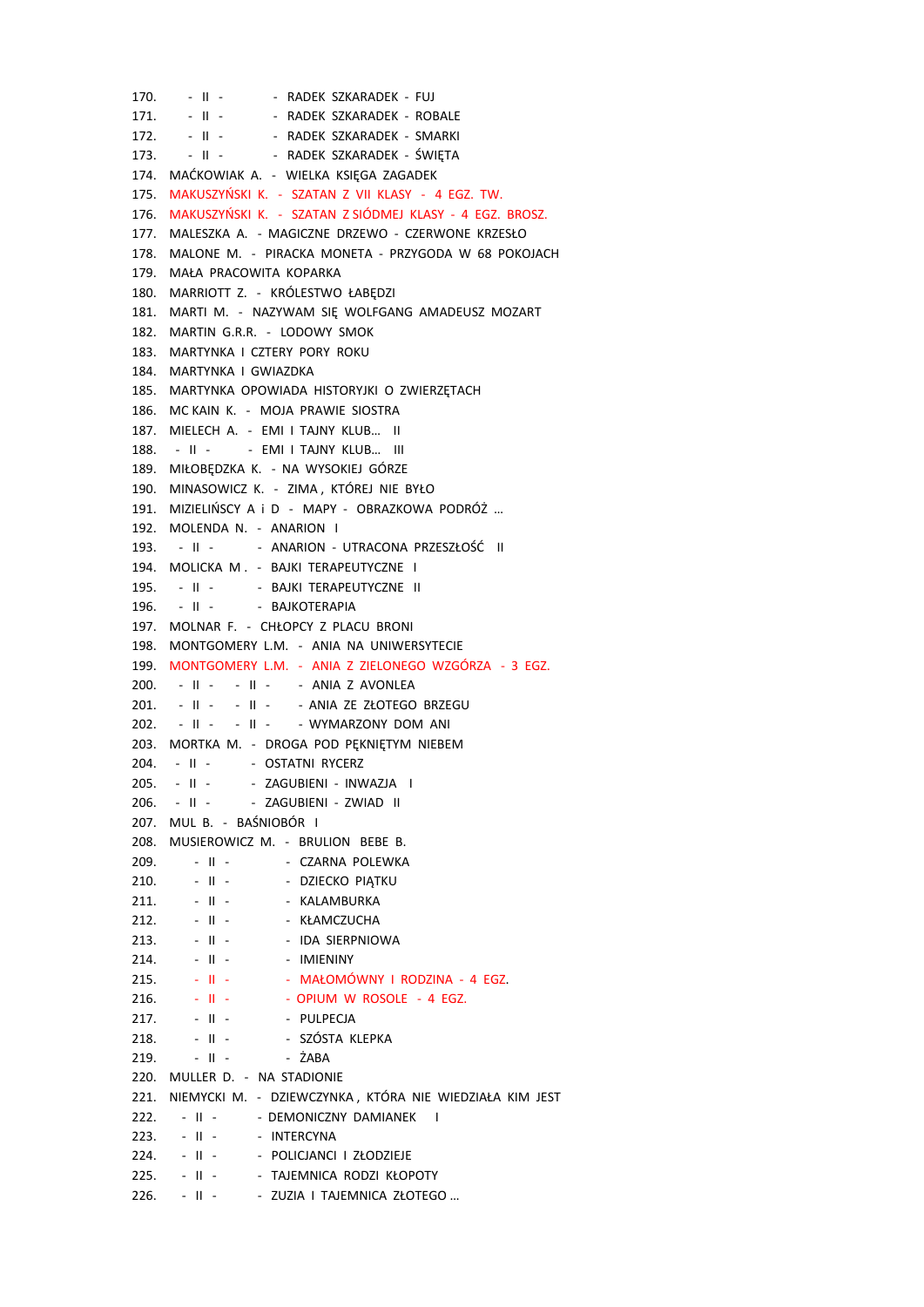227. - II - - - ZUZIA I ZAGADKA PANI... 228. - II - - - ZUZIA NA TROPIE MAKUSYNÓW 229. NIENACKI Z. - PAN SAMOCHODZIK I CZŁOWIEK Z UFO 230. - II - - PAN SAMOCHODZIK I FANTOMAS 231. - II - - PAN SAMOCHODZIK I TEMPLARIUSZE 232. - II - - PAN SAMOCHODZIK I ZŁOTA RĘKAWICA 233. NIZIURSKI E. - KLUB WŁÓCZYKIJÓW 234. - II - - KSIĘGA URWISÓW 235. - II - - NIEWIARYGODNE PRZYGODY MARKA PIEGUSA 236. NOWE PRZYGODY BOLKA I LOLKA I 237. NOWE PRZYGODY BOLKA I LOLKA II 238. ONICHIMOWSKA A. - HERA MOJA MIŁOŚĆ 239. - II - - MACIEK I ŁOWCY DUCHÓW 240. - II - - O ŻYRAFACH, KTÓRE CHCIAŁY ZOBACZYĆ ŚNIEG 241. - II - - - SEN , KTÓRY ODSZEDŁ 242. OPOWIADANIA DLA MAŁYCH DZIEWCZYNEK 243. ORŁOŃ M. - DETEKTYW NOSEK I PORYWACZE 244. - II - - JAK DETEKTYW NOSEK ZADZIWIŁ LIPKI NOWE 245. - II - - OSTATNIA PRZYGODA DETEKTYWA NOSKA 246. OSTROWICKA BEATA - ELIKSIR PRZYGÓD 247. - II - - TAJEMNICA SZKATUŁKI 248. - II - - MISIA RZĄDZI 249. PAPUZIŃSKA J. - WĘDROWCY 250. PARK B. - ZUŹKA D. ZOŁZIK - BU…BÓJ SIĘ 251. - II - - ZUŹKA D. ZOŁZIK - ISTNA IDYLLA 252. - II - - ZUŻKA D. ZOŁZIK - KATASTROFA MORSKA 253. - II - - ZUŹKA D. ZOŁZIK - NARODZINY GWIAZDY 254. - II - - ZUŹKA D. ZOŁZIK - PADA ŚNIEG , PIES SIĘ WŚCIEKŁ 255. - II - - ZUŹKA D. ZOŁZIK - SZACHRAJKA 256. PARKI NARODOWE POLSKI 257. PAVER M. - WĘDRUJĄCY DUCH II 258. - II - - BOGOWIE I WOJOWNICY 259. PERRAULT CH. - BAJKI 260. PERRAULT CH. - BAŚNIE 261. PERRAULT CH. - NAJPIĘKNIEJSZE BAŚNIE CH. PERRAULT. 262. PIĄTKOWSKA R. - CIEKAWE CO BĘDZIE JUTRO ? 263. PICHON L. - FANTASTYCZNY ŚWIAT TOMKA ŁEBSKIEGO 264. PICHON L. - TOMEK ŁEBSKI – WSZYSTKO GRA 265. PORTER E.H. - POLLYANNA - 2 EGZ. 266. PORTET E.H. - POLLYANNA DORASTA 267. PRATCHETT T. - ŚWIAT DYSKU - CIEKAWE CZASY 268. - II - - ŚWIAT DYSKU - CZARODZICIELSTWO 269. - II - - ŚWIAT DYSKU - KAPELUSZ PEŁEN NIEBA 270. - II - - ŚWIAT DYSKU - KOLOR MAGII 271. - II - - ŚWIAT DYSKU - ŁUPS ! 272. - II - - ŚWIAT DYSKU - MORT 273. - II - - ŚWIAT DYSKU - NA GLINIANYCH NOGACH 274. PREUSSLER O. - MAŁY DUSZEK 275. PYRON B. - DROGA DO DOMU 276. QUINN K.A.S. - KRONIKI TEMPUSU . KRÓLOWA MUSI UMRZEĆ 277. RIORDAN R. - KRONIKI KANE - OGNISTY TRON 278. - II - - KRONIKI KANE - CIEŃ WĘŻA 279. - II - - OLIMPIJSCY HEROSI - ZAGUBIONY HEROS 280. - II - - OLIMPIJSCY HEROSI - DOM HADESA 281. - II - - PERCY JACKSON I BOGOWIE - KLĄTWA TYTANA 282. - II - - PERCY JACKSON I BOGOWIE - OSTATNI OLIMPIJCZYK 283. RIORDAN R. - 39 WSKAZÓWEK – LABIRYNT KOŚCI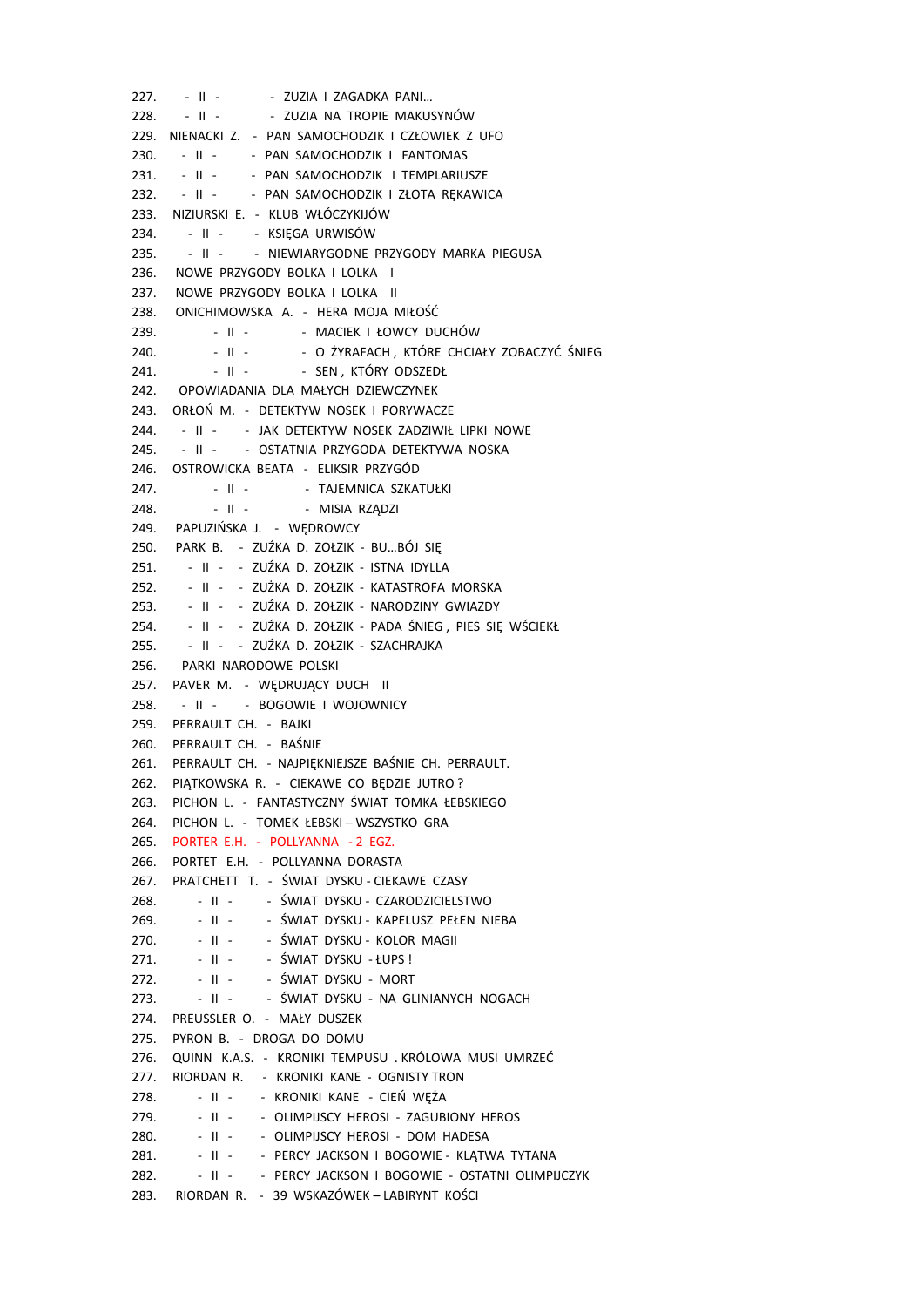284. RODDA E. - PAS DELTORY - PUSZCZE MILCZENIA 285. - II - - PAS DELTORY - MIASTO SZCZURÓW 286. - II - - PAS DELTORY - RUCHOME PIASKI 287. - II - - PAS DELTORY -- GÓRA GROZY 288. - II - - LABIRYNT BESTII 289. - II - - DOLINA ZAGUBIONYCH 290. - II - - GROTA MROKENA 291. - II - - WYSPA ILUZJI 292. ROSIEK B. - PAMIĘTNIK NARKOMANKI 293. RUBIK P. - BAJKI Z ZIELONEGO LASU 294. SAMOCHODZIK FRANEK - SKARB PIRATÓW 295. SAMOCHODZIK FRANEK - WIELKI WYŚCIG 296. SAMOLOTY 2 I 297. SAMOLOTY 2 II 298. SAMOLOTY 2 - PROSTO Z EKRANU 299. SANTIAGO R. - NAJFUTBOLNIEJSI - TAJEMNICA ŚPIĄCYCH SĘDZIÓW 300. SCHNEIDER L. - ZUZIA IDZIE DO LEKARZA 301. - II - - ZUZIA JEDZIE NA PIKNIK 302. - II - - ZUZIA JEDZIE POD NAMIOT 303. - II - - ZUZIA NOCUJE U KOLEŻANKI 304. - II - - ZUZIA SIĘ ZGUBIŁA 305. - II - - ZUZIA ŚPI W PRZEDSZKOLU 306. - II - - ZUZIA W GÓRACH 307. - II - - ZUZIA UCZY SIĘ PIEC 308. SCARROW S. - GLADIATOR- WALKA O WOLNOŚĆ 309. SEMPE - GOSCINNY - NIEZNANE PRZYGODY MIKOŁAJKA 310. SIMON F. - KOSZMARNY KAROLEK I WIZYTA KRÓLOWEJ 311. - II - - KOSZMARNY KAROLEK I WSZY 312. - II - - WIELKA KSIĘGA KAWAŁÓW KOSZMARNEGO … 313. - II - KOSZMARNY KAROLEK NIEPOKOI NIEBOSZCZYKA 314. - II - - KOSZMARNY KAROLEK I NIEZGODNE ZAGADKI 315. SMITH N. - MĄDROŚCI SHIRE 316. STADTMULLER E. - ANIOŁY 317. STANECKA Z. - HISTORIA PEWNEGO STATKU 318. - II - - KTO POLUBI TROLLA ? 319. - II - - ROBOT ROBERT 320. STAŃCZEWSKA A. - ZWIERZĘTA PREHISTORYCZNE 321. STELMASZYK A. - BIURO ŚLEDCZE- TOMUŚ ORKISZEK I … 322. - II - - HUGO – UCIECZKA Z CYRKU 323. - II - - KOALICJA SZPIEGÓW - LUMINARIUSZ I 324. - II - - KOALICJA SZPIEGÓW - BAZA G- 8 II 325. - II - - KOALICJA SZPIEGÓW - MISJA HEXI III 326. - II - - KRONIKI ARCHEO V 327. - II - - KRONIKI ARCHEO VI 328. - II - - KRONIKI ARCHEO VII 329. STRZAŁKOWSKA M. - PODRÓŻ NA JEDNEJ NODZE 330. ŚWIAT NAUKI - WIELKIE MASZYNY 331. SZARF M. - REKSIO PRZYJACIEL NAJMŁODSZYCH- WESOŁE MIASTECZKO 332. - II - - REKSIO … - ZABAWA W CHOWANEGO 333. SZEWCZYK DRATEWKA I INNE BAŚNIE - 3 EGZ. 334. PARKI NARODOWE W POLSCE 335. TERAKOWSKA D. - LUSTRO PANA GRYMSA 336. TOCZĄ SIĘ KOŁA , TOCZĄ - TOMEK I TRAKTOR 337. TOLKIEN J.R.R. - HOBBIT 338. TRZISZKA M. - DWA SERCA DO PŁACZU 339. TUWIM J. - NAJPIĘKNIEJSZE WIERSZE DLA DZIECI 340. TUWIM J. - WIERSZE - 2 EGZ.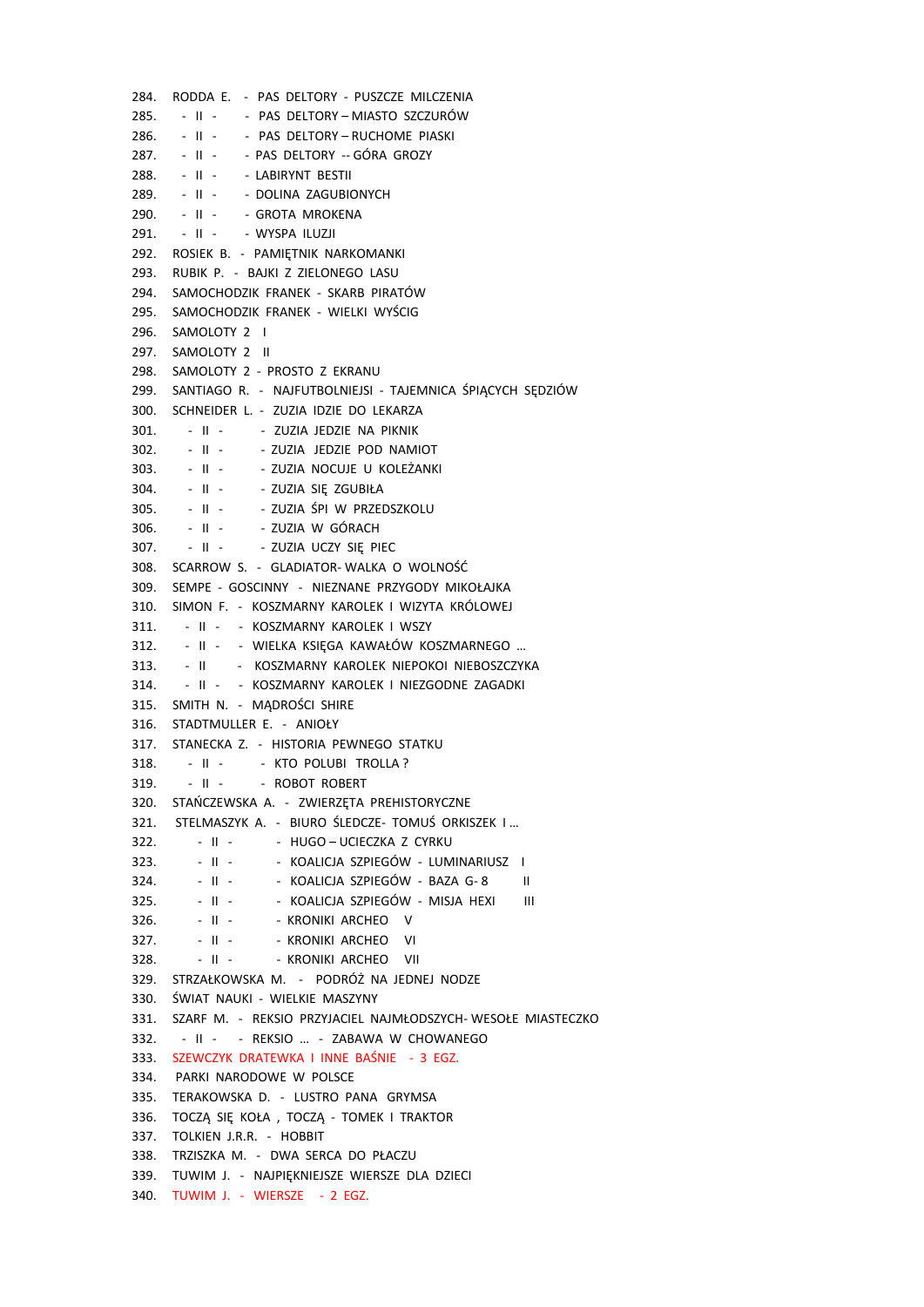341. TYSZKA A. - ZOSIA Z ULICY KOCIEJ 342. - II - - ZOSIA Z ULICY KOCIEJ - NA TROPIE 343. - II - - ZOSIA Z ULICY KOCIEJ - NA ZIMĘ 344. - II - - ZOSIA Z ULICY KOCIEJ - NA WAKACJACH 345. VERNE J. - DRAMAT W INFLANTACH 346. - II - - DWA LATA WAKACJI 347. - II - - DZIECI KAPITANA GRANTA II 348. - II - - NAPOWIETRZNA WIOSKA 349. - II - - TAJEMNICZA WYSPA I 350. - II - - WĄŻ MORSKI 351. - II - - W 80 DNI DOOKOŁA ŚWIATA 352. - II - - ZADZIWIAJĄCE PRZYGODY KAPITANA … 353. VOLLENBRUCH A. - JEDNOROŻEC I 354. - II - - - JEDNOROŻEC II 355. WEBB H. - EMILKA PIÓRKO I GWIEZDNE SCHODY 356. - II - - FRED SIĘ ZGUBIŁ 357. - II - - LILY 358. - II - - LILY I BŁYSZCZĄCE SMOKI 359. - II - - MAGIC MOLLY - KACZKA PRZYNOSZĄCA SZCZĘŚCIE 360. - II - - MAGIC MOLLY - ZWIERZATKA W POTRZEBIE 361. WĘGIEREK K. - POJAZDY I NIE TYLKO 362. WICHER B. - ZAPISKI NASTOLATKI … I 363. - II - - ZAPISKI NASTOLATKI … II 364. WIDMARK M. - BIURO DETEKTYWISTYCZNE …. -- TAJEMNICA DIAMENTÓW 365. - II - - II - - TAJEMNICA KAWIARNI 366. - II - - - - II - - - - TAJEMNICA MECZU 367. - II - - - - II - - - - - TAJEMNICA MIŁOŚCI 368. - II - - - II - - - - TAJEMNICA POCIĄGU 369. - II - - - - II - - - - TAJEMNICA URODZIN 370. - II - - - II - - - - TAJEMNICA ZŁOTA 371. WIECZÓR WRÓŻB - SAMI CZYTAMY 372. WILLIAMS T. - SMOKI ZE ZWYCZAJNEJ FARMY 373. WILKINS C. - MOJA NAJLEPSZA PRZYJACIÓŁKA I … 374. WILSON J. - PAMIĘTNIK LOTTIE 375. - II - - GRA W WYZWANIA 376. - II - - NAJLEPSZE PRZYJACIÓŁKI 377. - II - - DZIEWCZYNA Z WALIZKAMI 378. - II - - RAZ NA ZAWSZE 379. - II - - CZWORO DZIECI I COŚ 380. - II - - WATA CUKROWA 381. WINN S. - KRĄG MOCY - TAJEMNICA SIÓSTR 382. - II - - KRĄG MOCY - ZACZAROWANE DOMOSTWO 383. WITCHER M. - DZIEWCZYNKA Z VI KSIĘŻYCA - NINA I … II 384. - II - - II - - NINA I KLĄTWA … III 385. - II - - II - - NINA I TAJEMNE … IV 386. - II - - II - - NINA I ZŁOTA … V 387. - II - - II - - NINA I ZŁOTA … V 388. WITEK R. - PSOTNICE PODWÓRKOWE 389. - II - - WYPRAWA NA BIEGUN 390. WOJCIECHOWSKA M. - LIEN - LOTOS Z ZATOKI … 391. - II - - ZUZU – MAŁY PASTERZ ... 392. W ŚWIECIE BAŚNI 393. ZGORZELSKA A . - NAZYWAM SIĘ FRYDERYK CH. 394. ZUBRZYCKA E. - ALKOHOL I JEGO TAJEMNICE 395. ŻAK A. - BRAJAN I OGNIOWE SMOKI 396. AUEL J. - DOLINA KONI II 397. BUDZIŃSKA D. - NIEWOLNICY SNÓW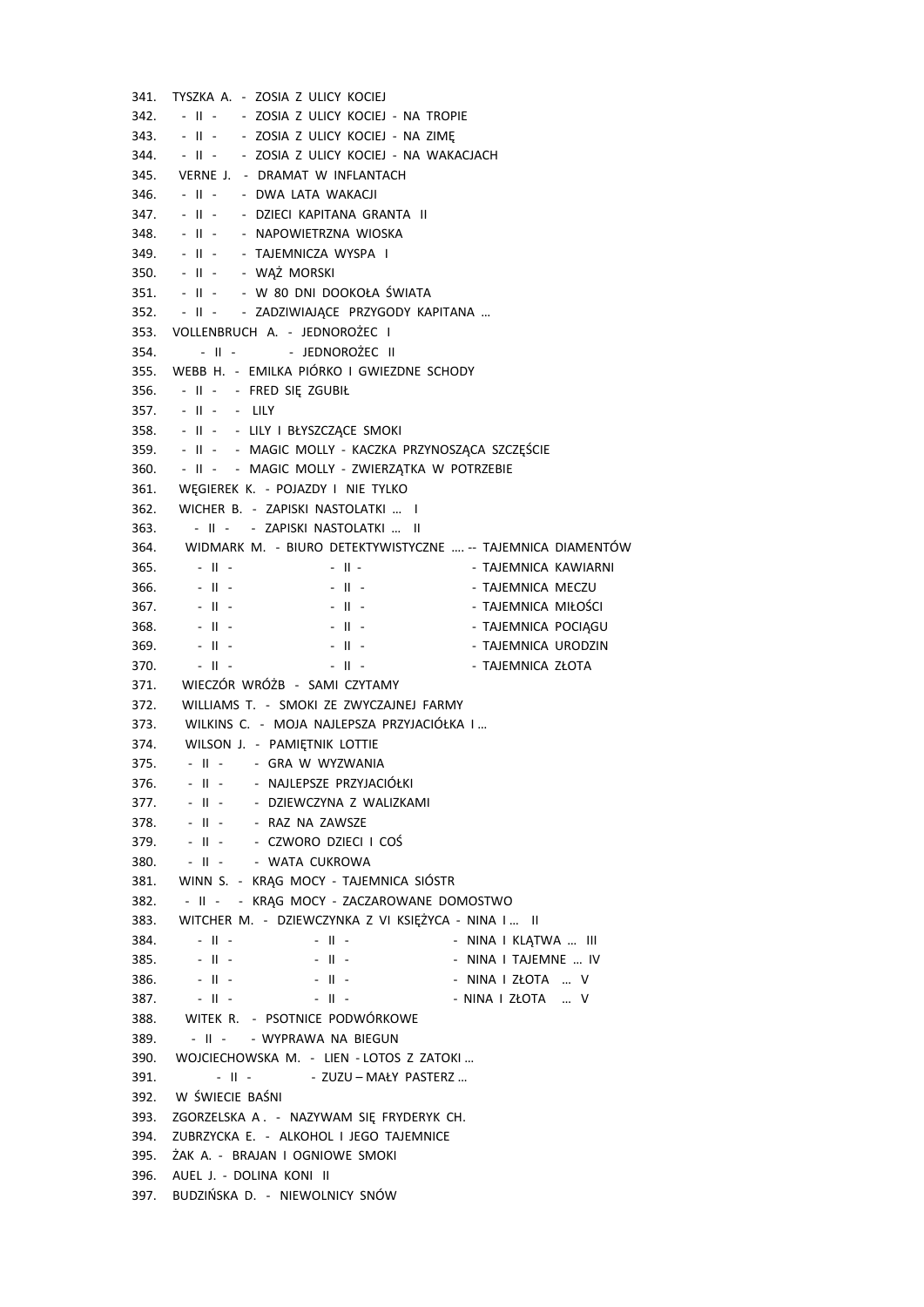398. CHIMA C.W. - DZIEDZIC CZARODZIEJÓW II 399. - II - - DZIEDZIC SMOKA 400. CHRISTA J. - KAJKO I KOKOSZ - ZŁOTY PUCHAR II 401. - II - - KAJKO I KOKOSZ - ZŁOTY PUCHAR III 402. DELANEY J. - BESTIARIUSZ STRACHARZA 403. FLANAGAN J. - DRUŻYNA - NIEWOLNICY Z SOCORRO IV 404. GUERRA E.P. - CZARNE SERCE 405. HOŁOD A. - GWIAZDA Z CZEKOLADY 406. KIEŁBUS A. - ANNA VENTURA – PRZEZNACZENIE 407. KIERNAN C. - KRÓLESTWO CIENI II 408. KOŁODZIEJ G. - DAR 409. KORCZAK J. - KRÓL MACIUŚ I - 4 EGZ. 410. MAFI T. - DAR JULII 411. - II - - JULIA - TRZY TAJEMNICE 412. MUCHAMORE R. - CZARNY PIATEK 413. - II - - - KURIER - 2 EGZ. 414. RODDA E. - PAS DELTORY – MROCZNE ZIEMIE XI 415. RYAN C. - LAS ZĘBÓW I RĄK I 416. WEATHERLY L.A. - ANIOŁ 417. ALEKSANDER L. - KRONIKI PRYDAINU - KSIĘGA TRZECH 418. AUEL J.M. - ŁOWCY MAMUTÓW III 419. - II - - WIELKA WĘDRÓWKA 420. - II - - KAMIENNE SADYBY V 421. BACCALARIO P. - KOD KRÓLÓW 422. - II - - KIELISZEK TRUCIZNY 423. - II - - ULYSSES MOORE - MISTRZ PIORUNÓW 424. BALON M. - ŚW. ANTONII – WIELKI KAZNODZIEJA I … 425. BLADE A. - NA TROPIE BESTII - SEPRON WĄŻ MORSKI II 426. - II - - NA TROPACH BESTII - TAGUS CENTAUR IV 427. BRADFORD CH - MŁODY SAMURAJ - KRĄG WODY V 428. BUDZIŃSKA D. - NIEWOLNICY SNÓW 429. CONSTABLE C. - WILCZA KSIĘŻNICZKA 430. CHIMA WILLIAMS C. - KRONIKI DZIEDZICÓW - DZIEDZIC WOJOWNIKÓW 431. CHRISTA J. - KAJKO I KOKOSZ - SZKOŁA LATANIA 432. - II - - KAJKO I KOKOSZ - WIELKI TURNIEJ 433. - II - - KAJKO I KOKOSZ - ZŁOTY PUCHAR I 434. DELANEY J. - KREW STRACHARZA X 435. FINEASZ FERB - ZWARIOWANE NIESPODZIANKI 436. GALLEGO L. - TAM , GDZIE ŚPIEWAJĄ DRZEWA 437. GUTOWSKA – ADAMCZYK - NIEBIESKIE NITKI 438. - II - - - II - - WYSTARCZY, ŻE JESTEŚ 439. JABŁONOWSKA N. - NIEZNAJOMA Z INTERNETU 440. KIERNAN C. - ZATRUTY TRON I 441. - II - - ZBUNTOWANY KSIĄŻĘ III 442. KINNEY J. - DZIENNIKI CWANIACZKA - RODRICK RZĄDZI II 443. - II - - - - II - - - - - - TRZECI DO PARY VII 444. - II - - - II - - ZEZOWATE SZCZĘŚCIE VIII 445. KOWALEWSKA H. - LETNIA AKADEMIA UCZUĆ I 446. - II - - LETNIA AKADEMIA UCZUĆ II 447. KRZYŻANEK J. - LAMELIA SZCZĘŚLIWA I … 448. LAGERCRANTZ R. - MOJE SZCZĘŚLIWE ŻYCIE 449. LEWIS C.S. - OPOWIEŚĆI Z NARNII. KSIĄŻĘ KASPIAN II - 2 EGZ. 450. LEWIS C.S. - OPOWIEŚĆI Z NARNII I 451. LEWIS C.S. - OPOWIEŚCI Z NARNII II 452. LINDGREN A . - MAŁA IDA TEŻ CHCE PSOCIĆ 453. LJUNGQVIST S. - MIRA I POTWORY. ZNOWU RAZEM V 454. MAC HALE D.J. - ZAGINIONE MIASTO FAAR II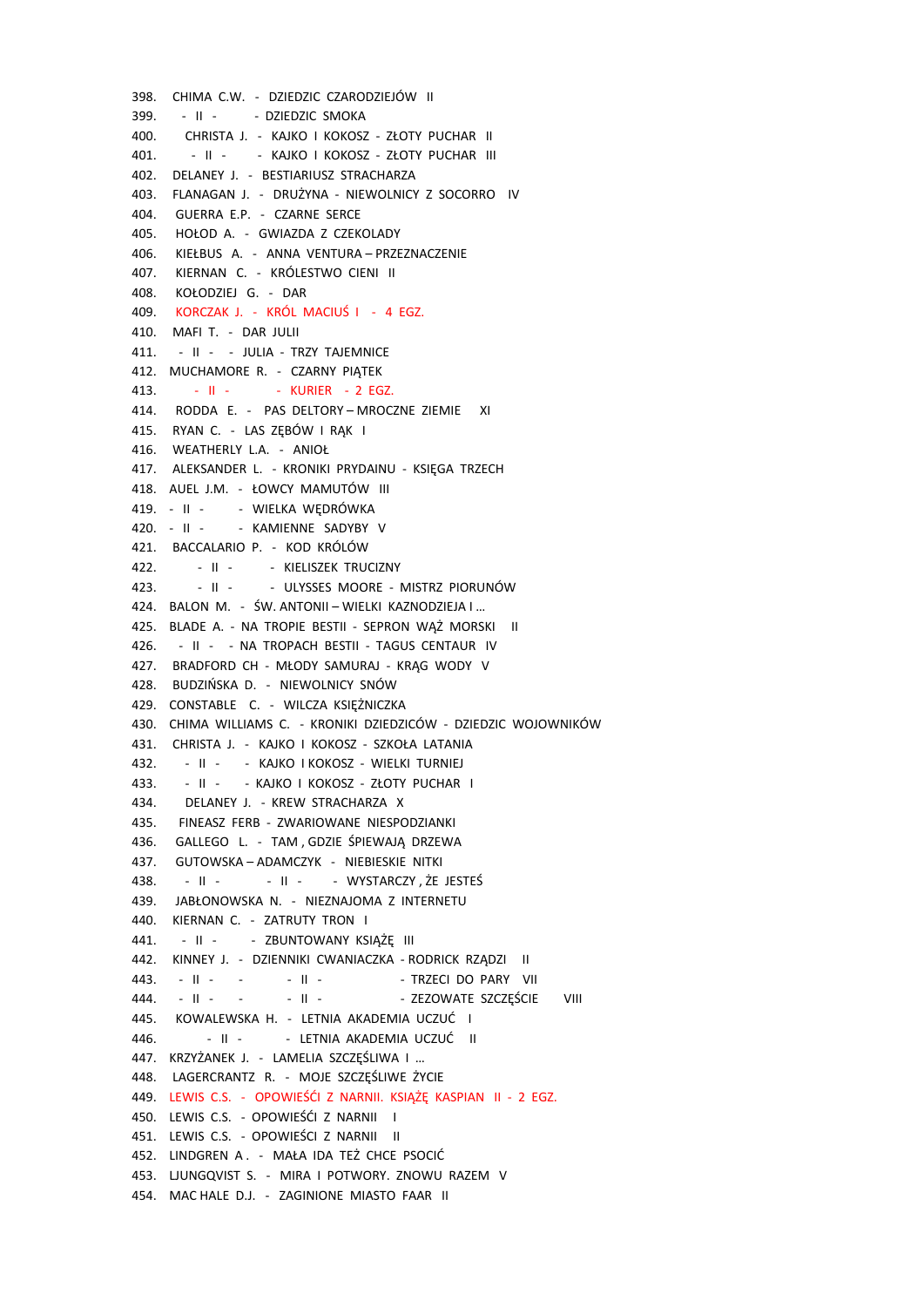455. MAC HALE D.J. - WOJNA , KTÓREJ MIAŁO NIE BYĆ III 456. - II - - - WIRUS RZECZYWISTOŚCI IV 457. - II - - RZEKI ZADAA VI 458. - II - - QUILLAŃSKIE IGRZYSKA VII 459. - II - - PIELGRZYMI Z RAYNE VIII 460. - II - - PANOWANIE KRUKA 461. - II - - ŻOLNIERZE HALLI X 462. MAKUSZYŃSKI K. - AWANTURA O BASIĘ 463. - II - - PRZYGODY KOZIOŁKA MATOŁKA 464. - II - - 120 PRZYGÓD KOZIOŁKA MATOŁKA 465. MALESZKA A. - MAGICZNE DRZEWO - CIEŃ SMOKA 466. MIELCZAREK K. - TAJEMNICA STAREGO OGRODU 467. NIELSEN J.A. - TRYLOGIA WŁADZY. FAŁSZYWY … 468. NIEMYCKI M. - DEMONICZNY DAMIANEK - STRACH MA … 469. NOWACKZ E. - YELLOW BAHAMA W … 470. NOWE PRZYGODY BOLKA I LOLKA- URODZINY 471. O`HEARN K. - PEGAZ – OGIEŃ ŻYCIA 472. OSTROWICKA B. - ZJEŚĆ ŻABE 473. PICHON L. - TOMEK ŁEBSKI - FANTASTYCZNE WYMÓWKI 474. PIERCE T. - KRONIKI TORTALLU, KLATWA OPALI I 475. - II - - - II - MAGIA ZŁOTA II 476. PRATCHETT T. - OPOWIEŚĆ Z ŚWIATA DYSKU. OSTATNI BOHATER 477. PREUSSLER O. - MALUTKA CZAROWNICA 478. RYAN C. - ŚMIERCIONOŚNE FALE II 479. SMITCH E.E. - OSKAR I PANI RÓŻA 480. SNIEGOSKI T. - UPADLI - DZIEŃ GNIEWU IV 481. STEINHOFEL R. - RICO, OSKAR I ZŁAMANIE SERCA 482. - II - - RICO, OSKAR I GŁĘBOCIENIE 483. TWAIN M. - PRZYGODY TOMKA SAWYERA 484. TROISI L. - KRÓLESTWA NASHIRY. MARZENIE TALITHY 485. - II - - - II - MIECZE BUNTOWNIKÓW II 486. VERNE J. - TAJEMNICZA WYSPA 487. WATSON J. - 39 WSKAZÓWEK - SEKRET GROBOWCA IV 488. WIDMARK M. - ANTYKWARIAT POD BŁĘKITNYM LUSTREM 489. - II - - BIURO DETEKTYWISTYCZNE … TAJEMNICA PŁYWALNI 490. WIELKA KSIĘGA ZAGADEK 491. ZŁOTA KSIĘGA BAJEK 492. ZYCHLA K . - MALINA WYLUZUJ 493. BAJKI RYMOWANKI 494. BERĘSEWICZ P. - WARSZAWA - SPACERY Z CIUMKAMI 495. COLUMBUS CH. - DOM TAJEMNIC . STARCIE POTWORÓW 496. CUGOTA L. - NAZYWAM SIĘ ALBERT EINSTEIN 497. - II - - NAZYWAM SIĘ MARIA SKŁODOWSKA - CURIE 498. DELAHAYE G. - MARTYNKA W GÓRACH 499. FRIOT B. - HISTORYJKI NA RAZ 500. GÓRA J. - NAZYWAM SIĘ FAUSTYNA KOWALSKA 501. JODKO – KULA E. - KARINA 502. - II - - MACIEK 503. KMIEĆ J. - PAPUK CZYLI OPOWIEŚĆ O … 504. LEAF M. - BYCZEK FERNANDO 505. LEGENDY POLSKIE 506. LEWIS C.S. - OPOWIEŚCI Z NARNII -LEW … 507. - II - - OPWIEŚCI Z NARNII - KSIĄŻĘ … 508. - II - - OPOWIŚCI Z NARNII - PODRÓŻ … 509. - II - - OPOWIEŚCI Z NARNII - SREBRNE … 510. - II - - OPOWIEŚCI Z NARNII - KOŃ I … 511. - II - - OPOWIEŚCI Z NARNII - SIOSTRZENIEC …